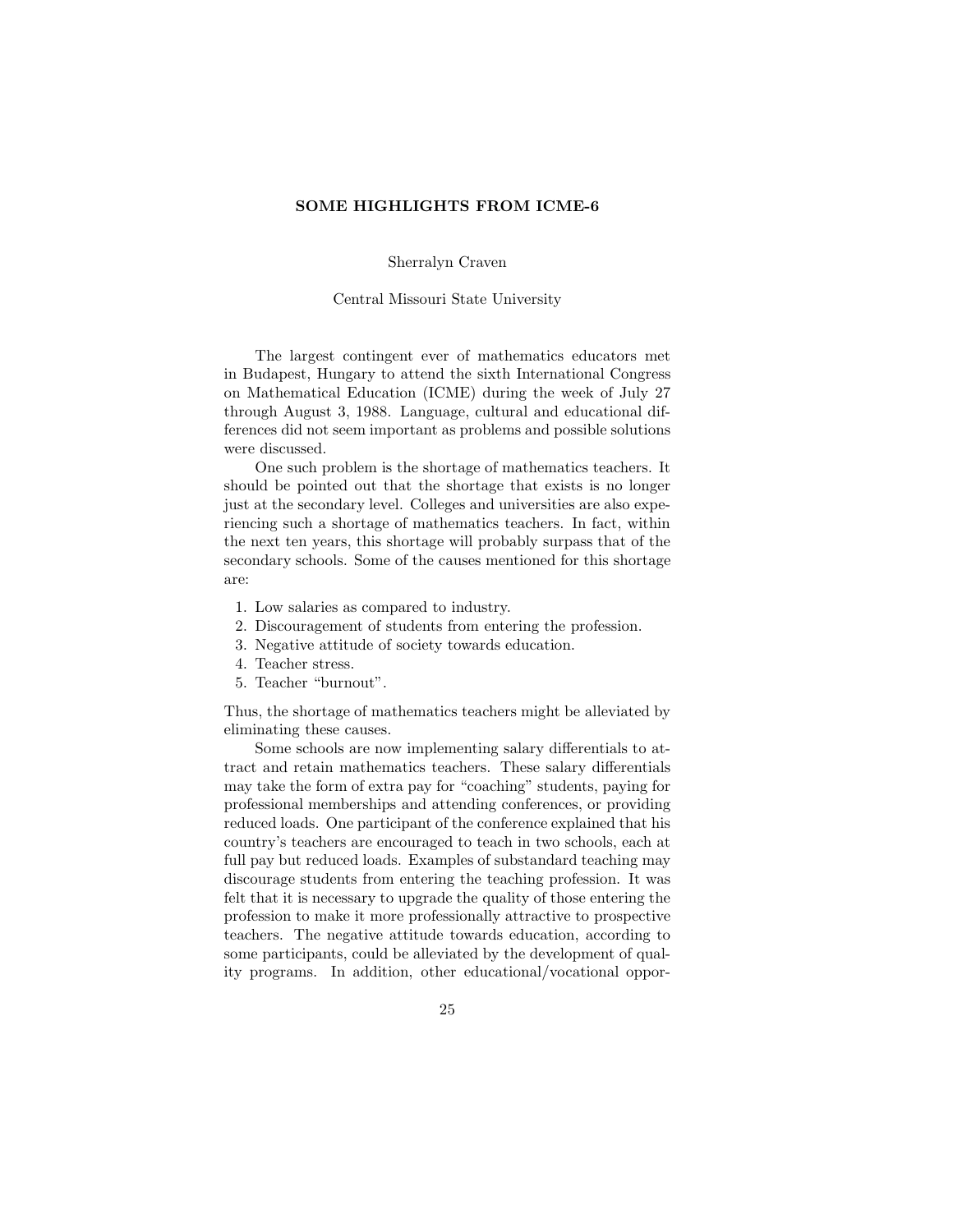tunities should be developed as alternatives to traditional liberal arts education. It appeared that the United States still lags behind other countries in providing multi-faceted educational opportunities. It was the general opinion that teacher stress could be reduced by providing some freedom from paperwork and other mundane tasks. Also, teachers should be given time to participate in creative activities in order to provide them with challenges. Teacher burnout can possibly be avoided by assigning beginning teachers upper level courses commensurate with their training. Thus, the beginning teacher will know that every teacher will at times be responsible for lower level courses.

Another idea discussed at the conference was the possibility of retraining others to become mathematics educators. The general opinion was that greater success would be attained if these individuals were already trained as mathematicians. Of course, careful research must be undertaken before any of the above solutions are implemented.

During the training of mathematics teachers, we need to instill in them that one key to success in mathematics is hard work! Calculators and computers play an integral part in industry. Yet mathematics teachers, particularly at the university level, have not integrated this technology into the classroom or curriculum. In particular, the calculus textbooks continue to have more material added with no attempt being made to delete material. Also, it was noted that if one compares current calculus textbooks with those of the past, considerable algebra and other elementary topics are not included in earlier texts. This stems from wanting students to start with calculus when in reality they need a better background in algebra. There are also those who advocate having a two track system in university mathematics, one for mathematics majors and another for mathematics education majors. Those who advocate this proposal indicate there should be an education specialist teamed with a mathematician so that future teachers have an outstanding role model to emulate. The majority of the conferees, however, seemed to be in favor of a one track system with all mathematics being taught by "outstanding teachers".

It was the general consensus that the process of problem solving should be an integral part of all curricula. Mathematics teachers should work with teachers from other areas in order that problem solving, as a topic, is integrated throughout the curriculum. The problem solving process should begin in kindergarten and proceed through the university course of study.